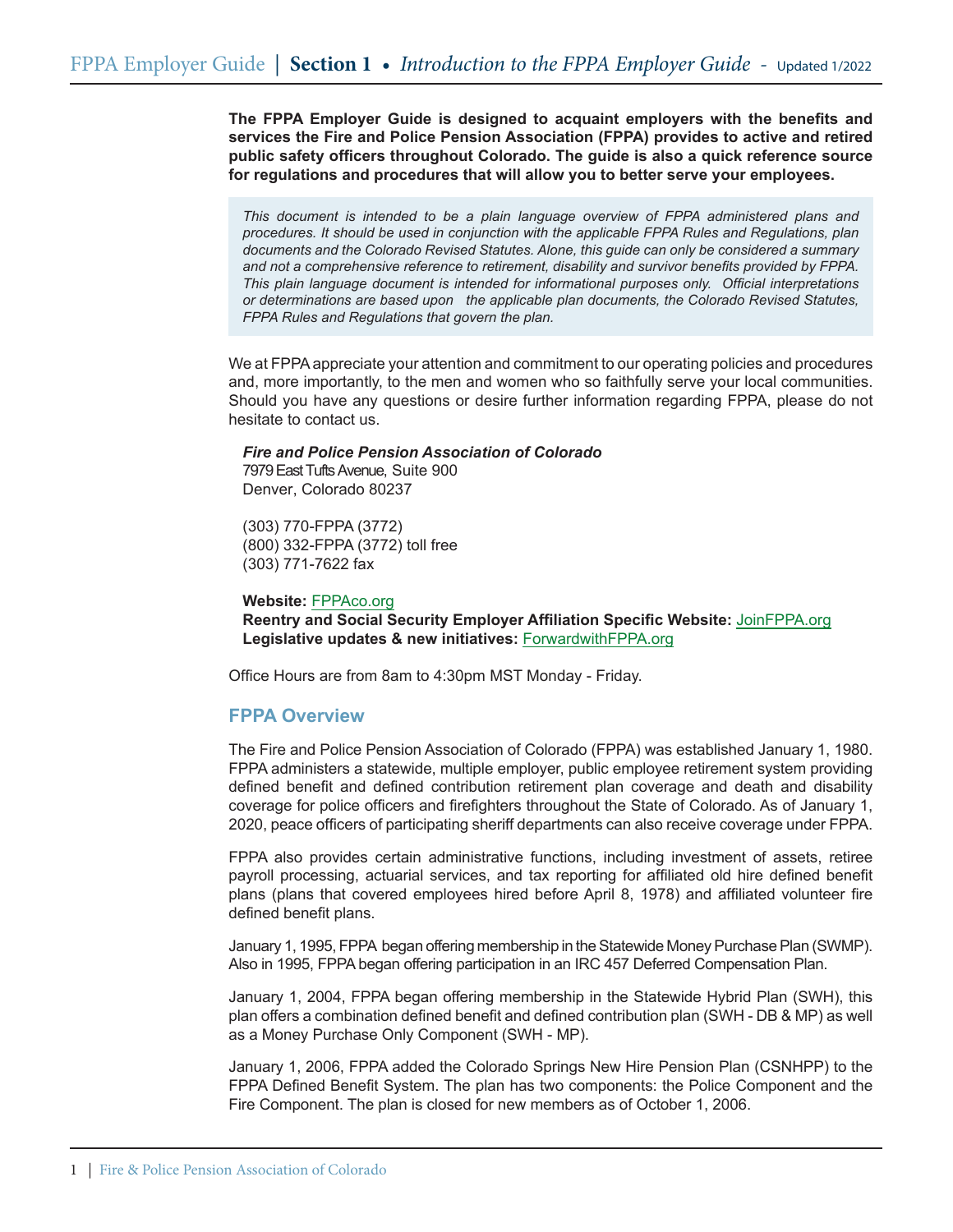

Below is a pictorial representation of the FPPA Defined Benefit System.

## **The Members' Benefit Fund and Plan Information**

The Fire and Police Members' Benefit Investment Fund (the Total Fund) is established pursuant to Title 31, Article 31, Part 3 of the Colorado Revised Statutes, as amended. As trustee of the Total Fund, FPPA collects, invests, administers and disburses monies on behalf of firefighters, police officers and peace officers throughout the State of Colorado for the following plans governed by the FPPA Board of Directors:

- **• The Statewide Defined Benefit Plan (SWDB)**
- **• The Statewide Hybrid Plan (SWH)**
- **• The Colorado Springs New Hire Pension Plan (CSNHPP), consisting of two components, the Fire Component and the Police Component**
- **• The Statewide Money Purchase Plan (SWMP)**
- **• The Statewide Death and Disability Plan (SWD&D)**

And the following plans governed by their local pension board and their local plan document:

- **• Affiliated local defined benefit pension plans** for firefighter and police employees in the State of Colorado hired before April 8, 1978 (old hires).
- **• Affiliated volunteer firefighter defined benefit pension plans**

Each of the pension plans mentioned above has its assets pooled for investment purposes in one of three investment pools (long-term, short-term, or glide-path). All transactions that are specific to each plan (contributions, benefit payments, refunds, etc.) are accounted for by plan.

Old hire defined benefit plans and volunteer plans, which have chosen to affiliate with FPPA for investment of assets and certain administrative functions, are not governed by FPPA. They are governed by their local pension board and local plan document. These affiliated plans have a separate actuarial valuation performed every two years in the odd numbered years.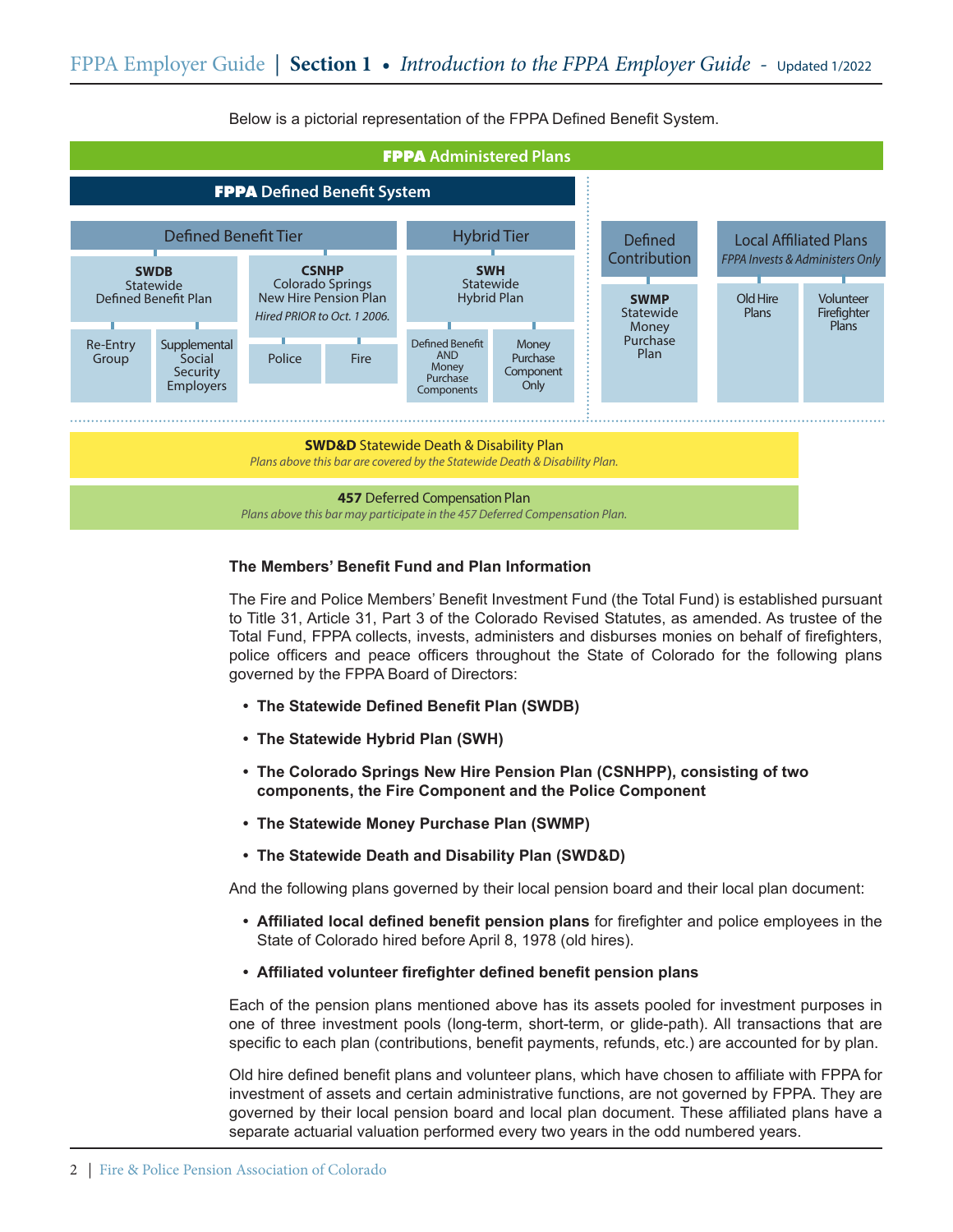The SWDB Plan, the SWH Plan, the CSNHPP Plan, the SWMP Plan, and the SWD&D Plan are the only plans governed by the FPPA Board of Directors.

FPPA partners with Fidelity Investments to be the record keeper for the self-directed plans which include the SWMP, 457 Deferred Compensation Plan, Deferred Retirement Option Plan (DROP), the SRA and the Money Purchase Component of the SWH Plan.

# **Brief History of FPPA**

For most of the 1900's, pension plans for Colorado police officers and firefighters were funded and administered by local governments and special districts. By the mid-1970's many local pension plans were in serious financial trouble, paying out far more in benefits than they were taking in through contributions and investment returns.

The Colorado Legislature addressed the growing crisis by dividing public safety officers into two groups—old hires and new hires—for retirement purposes. The dividing line between the two groups was the date April 8, 1978.

Full-time paid police officers and firefighters hired before that date were designated as old hires and would retain the membership and the benefits of their local pension plans. The state agreed to assist in underwriting some of the unfunded liabilities of the old hire plans where assistance was needed.

Police officers and firefighters hired on or after April 8, 1978 were designated as new hires and are covered by the SWDB Plan administered by FPPA. Both old hires and new hires were enrolled in the SWD&D Plan.

Provisions within the law, however, allowed for old hire plans to affiliate with FPPA for investment purposes. The law also provided a time period for departments to set up financially sound alternative pension plans of their own, thus bypassing normal retirement coverage under the SWDB Plan for all their employees. During that time, many departments established locally administered money purchase plans.

In recent years, member and employer groups from departments with local money purchase plans approached FPPA requesting entry into the SWDB. In 2003, legislation was enacted to allow departments to enter the SWDB Plan, and for FPPA to establish the Statewide Hybrid Plan (SWH). As of January 1, 2004, departments that offer local money purchase plans or the SWMP Plan may elect coverage under the FPPA Defined Benefit System, which includes the SWDB Plan and the SWH Plan. As of January 1, 2020, peace officer employees of participating sheriff departments can also be covered by the SWDB Plan or SWH Plan.

# **Additional Benefits and Services**

## **Employer Portal**

The FPPA Employer Portal is a secure, web-based contribution reporting system the employer uses to report contributions to FPPA, enroll new members, manage membership, obtain forms and download FPPA provided reports. The system includes names and addresses of city/district personnel designated as key contacts. Please advise FPPA of any changes in personnel.

## **Member Account Portal (MAP)**

MAP provides active and retired members secure access to their pension benefit information. Through MAP, active members have the ability to view account balances, update beneficiary designations, generate retirement benefit estimates, estimate the cost for purchasing service credits, purchase service credits, apply for a refund of contributions, and print member statements. MAP is also where the member will complete their onboarding application.